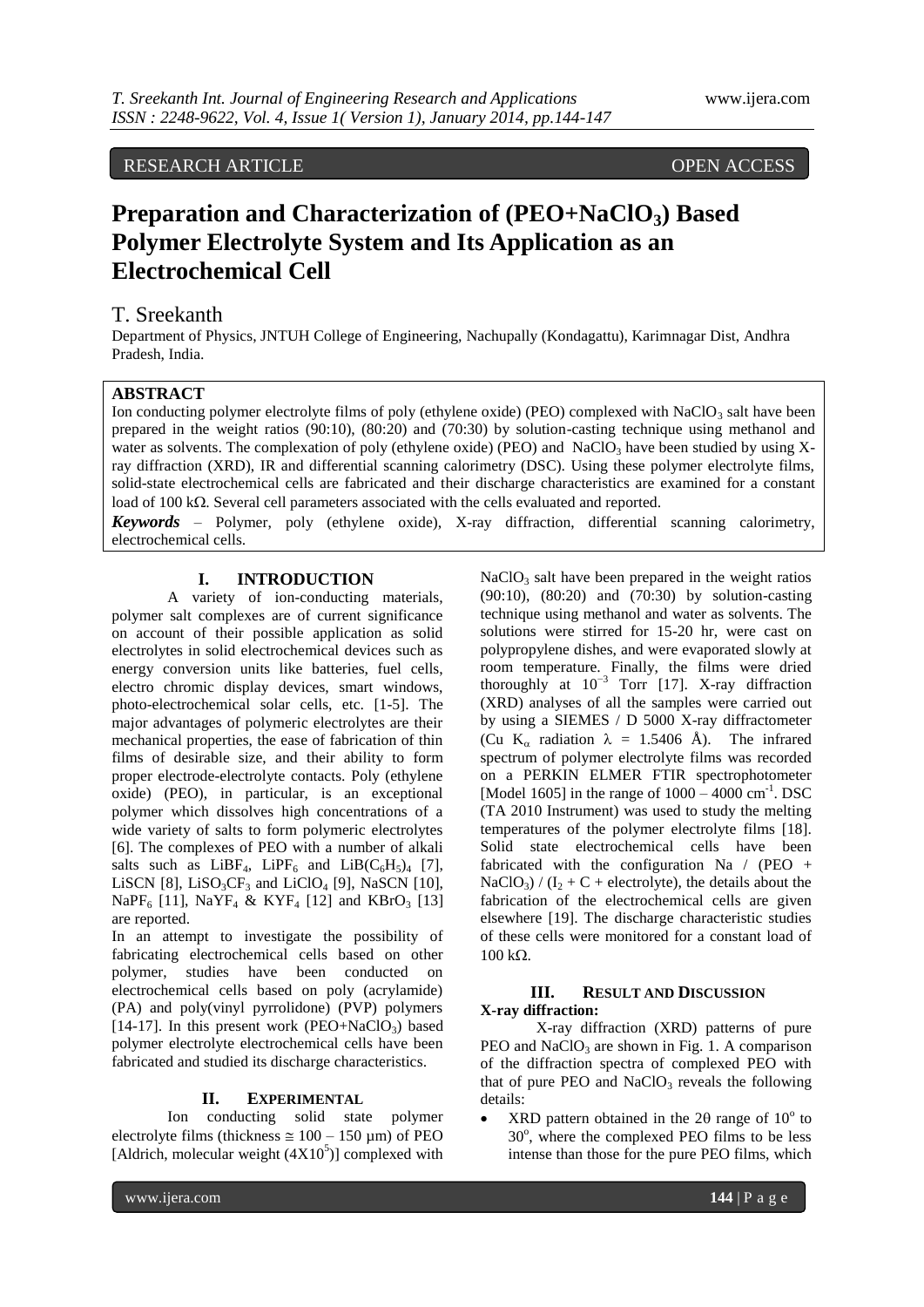indicates that the addition of  $NaClO<sub>3</sub>$  to the polymer causes a decrease in the degree of crytallinity of the polymer PEO.

- Peaks corresponding to the uncomplexed PEO are also present, on one those of the NaClO<sub>3</sub>, in complexed PEO films, showing the complexed simultaneous presence of both crystalline uncomplexed and complexed PEO [20–24].
- For the higher concentration of  $NaClO<sub>3</sub>$  salt in the polymer, no sharp peaks were observed, which indicates the dominant presence of an amorphous phase.



*Fig. 1 X – ray diffraction spectra (a) Pure PEO (b) (PEO+NaClO3) [90:10] (c) (PEO+NaClO3) [70:30]*   $(d)$  *NaClO*<sup>3</sup>

Therefore, the XRD pattern clearly indicates a complexation between the  $NaClO<sub>3</sub>$  salt and the PEO polymer.

## **IR studies:**

The complexation of pure PEO with NaClO<sub>3</sub> salt has been extensively studied using vibrational spectroscopic studies [20]. The IR spectra of pure PEO,  $NaClO<sub>3</sub>$  and PEO complexed with  $NaClO<sub>3</sub>$  are shown in Fig.2. The following differences in the spectral features have been observed on comparing the spectra of complexed PEO with pure PEO and NaClO<sub>3</sub>.

- The intensity of the aliphatic C-H stretching vibrational band observed around  $2897.1 \text{ cm}^{-1}$  in PEO decreases with increasing concentration of  $NaClO<sub>3</sub>$  salt in the polymer.
- The width of the C-O Stretching band observed around  $1095.2$  cm<sup>-1</sup> in PEO also showed an

increase with an increase of  $NaClO<sub>3</sub>$  in the polymer.

 Several new peaks around 4329.6, 4002.0,  $2363.4$  and  $1280.8$  cm<sup>-1</sup> have been observed in complexed PEO.



*Fig. 2 IR spectra (a) Pure PEO (b) (PEO +*  $NaClO<sub>3</sub>$ *) [90:10] (c) (PEO + NaClO3) [70:30] (d) NaClO3.*

The appearance of new peaks along with changes in existing peaks (and / or their disappearance) in the IR spectra directly indicates the complexation of  $NaClO<sub>3</sub>$  with PEO. If the cations of  $NaClO<sub>3</sub>$  get coordinated with the ether oxygen of PEO, the spectral changes are expected to be in the COC stretching and deformation ranges. The decrease in the width of  $1095.2 \text{ cm}^{-1}$  band, which is assigned to COC symmetrical and asymmetrical stretching [21-22], suggests the coordination / complexation of the salt with the polymer PEO.

### **Studies of Differential Scanning Calorimetry (DSC):**

Figure 3 shows the differential scanning calorimetry (DSC) curves of pure PEO and various compositions of complexed PEO. At 70°C an endothermic peak corresponding to the melting temperature  $(T_m)$  of the pure PEO was observed. With the addition of  $NaClO<sub>3</sub>$  to pure PEO, the melting temperature  $(T_m)$  slightly shifted towards lower temperatures [18 & 23].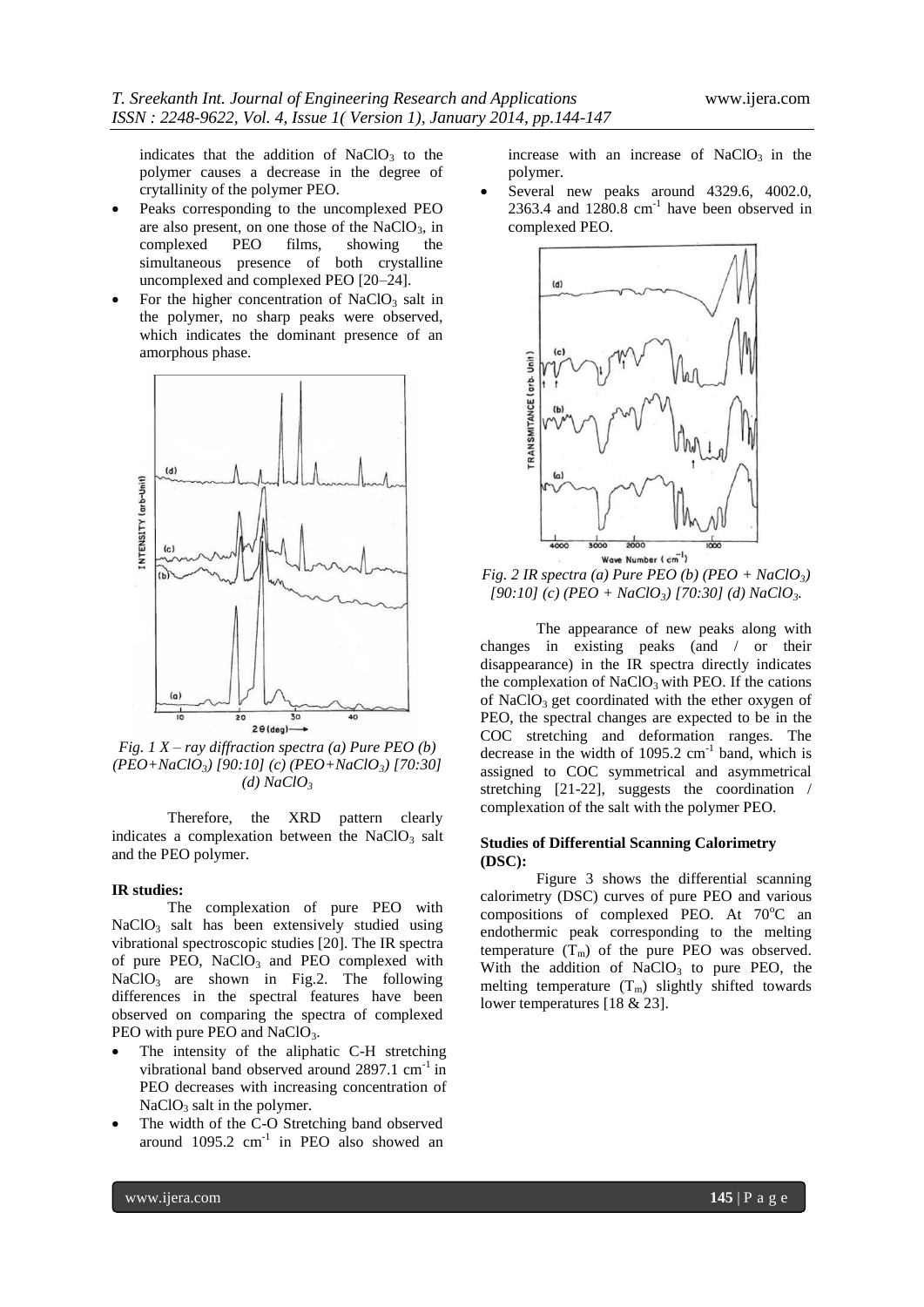

*Fig. 3 DSC curves (a) Pure PEO (b) (PEO + NaClO3) [90:10] (c) (PEO + NaClO3) [80:20] (d) (PEO + NaClO3) [70:30].*

#### **Electrochemical cells:**

Using (PEO+NaClO3) polymer electrolyte films, solid state electrochemical cells have been fabricated with the configuration Na (anode) / (PEO + NaClO<sub>3</sub>) /  $(I_2 + C + \text{electrolyte})$  (cathode). Sodium metal was used as the negative-material, and a mix of iodine  $(I_2)$ , graphite  $(C)$  and electrolyte in the ratio 5:5:1 as the positive. The discharge characteristics of various ratios of (PEO + NaClO<sub>3</sub>) (90:10), (PEO + NaClO<sub>3</sub>) (80:20) and (PEO + NaClO<sub>3</sub>) (70:30) of  $(PEO + NaClO<sub>3</sub>)$  at ambient temperature for a constant load of 100 k $\Omega$  are presented in Figure 4.



*Fig.4 Discharge characteristics of (a) (PEO + NaClO3) [90:10] (b) (PEO + NaClO3) [80:20] and (c) (PEO + NaClO3) [70:30] of Electrochemical cell for a constant load of 100k.*

www.ijera.com **146** | P a g e

The initial sharp decrease in voltage of these cells may be due to polarization and / or formation of a thin layer of sodium salt at the electrode / electrolyte interface [13, 17 & 19]. The Open-Circuit Voltage (OCV) and Short-Circuit Current (SCC) and other cell parameters for these cells are evaluated and are given in Table 1.

Table 1. Electrochemical cells parameters of various  $(PEO+NaClO<sub>3</sub>)$  polymer electrolyte system.

| Cell                                              | $(PEO+NaClO3)$ | $(PEO+NaClO3)$ | $(PEO+NaClO3)$ |
|---------------------------------------------------|----------------|----------------|----------------|
| parameters                                        | (90:10)        | (80:20)        | (70:30)        |
| Open<br>Circuit<br>Voltage<br>(OCV)<br>(V)        | 2.29           | 2.40           | 2.97           |
| Short<br>Circuit<br>Current<br>(SCC)<br>$(\mu A)$ | 22.01          | 42.3           | 346            |
| Area<br>$\text{(cm}^2\text{)}$                    | 1.34           | 1.34           | 1.34           |
| Weight<br>(gm)                                    | 1.23           | 1.10           | 1.21           |
| Discharge<br>Time (h)                             | 42             | 55             | 142            |
| Current<br>Density<br>$(\mu A/cm^2)$              | 16.42          | 31.56          | 258.20         |
| Power<br>Density<br>(mw/kg)                       | 12.70          | 20.30          | 25.30          |
| Energy<br>Density<br>$(mw-h/kg)$                  | 533.53         | 1116.87        | 3592.60        |